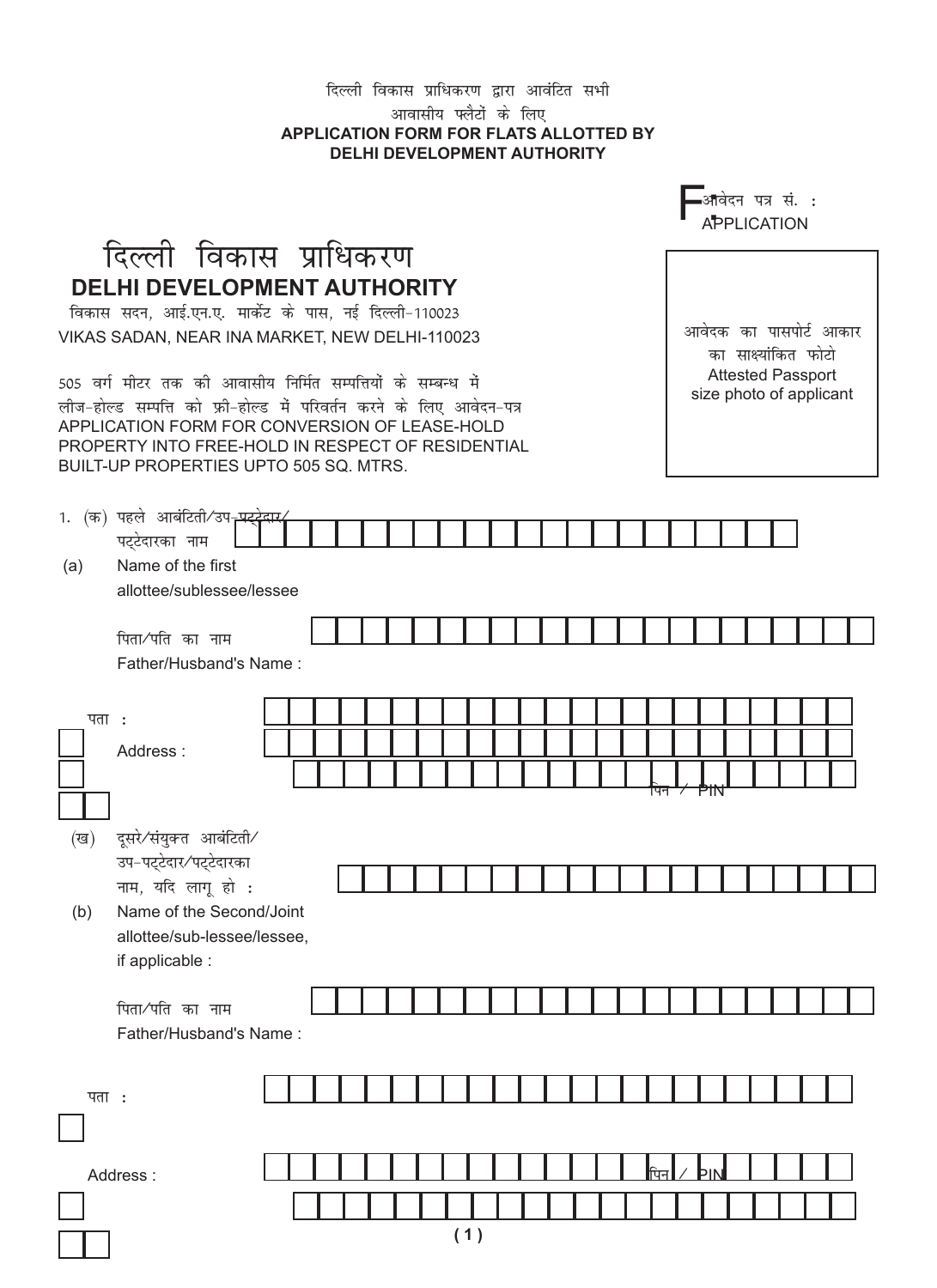| 2.    | आवेदक का नाम :                                                                            |  |  |  |  |    |            |           |  |  |
|-------|-------------------------------------------------------------------------------------------|--|--|--|--|----|------------|-----------|--|--|
|       | (यदि अटर्नी है तो)                                                                        |  |  |  |  |    |            |           |  |  |
|       |                                                                                           |  |  |  |  |    |            |           |  |  |
|       | Name of the applicant                                                                     |  |  |  |  |    |            |           |  |  |
|       | (If attorney)                                                                             |  |  |  |  |    |            |           |  |  |
|       | पिता⁄पति का नाम                                                                           |  |  |  |  |    |            |           |  |  |
|       | Father/Husband's Name:                                                                    |  |  |  |  |    |            |           |  |  |
|       |                                                                                           |  |  |  |  |    |            |           |  |  |
|       | पता <b>ः</b>                                                                              |  |  |  |  |    |            |           |  |  |
|       | Address:                                                                                  |  |  |  |  |    |            |           |  |  |
|       |                                                                                           |  |  |  |  |    |            |           |  |  |
| 3.    | यदि आवेदक अटर्नी है तो उस व्यक्ति का नाम जिसके पक्ष में परिवर्तन करवाना है                |  |  |  |  |    |            |           |  |  |
|       | If the applicant is attorney, name of the person in whose favour the conversion is sought |  |  |  |  |    |            |           |  |  |
| ( I ) | नाम                                                                                       |  |  |  |  |    |            |           |  |  |
|       | Name                                                                                      |  |  |  |  |    |            |           |  |  |
|       |                                                                                           |  |  |  |  |    |            |           |  |  |
|       | पिता∕पति का नाम<br>Father/Husband's Name:                                                 |  |  |  |  |    |            |           |  |  |
|       |                                                                                           |  |  |  |  |    |            |           |  |  |
|       | पता :                                                                                     |  |  |  |  |    |            |           |  |  |
|       | Address:                                                                                  |  |  |  |  |    |            |           |  |  |
|       |                                                                                           |  |  |  |  |    |            |           |  |  |
|       |                                                                                           |  |  |  |  |    |            |           |  |  |
| (ii)  | नाम                                                                                       |  |  |  |  |    |            |           |  |  |
|       | Name:                                                                                     |  |  |  |  |    |            |           |  |  |
|       |                                                                                           |  |  |  |  |    |            |           |  |  |
|       | पिता∕पति का नाम<br>Father/Husband's Name:                                                 |  |  |  |  |    |            |           |  |  |
|       |                                                                                           |  |  |  |  |    |            |           |  |  |
|       | पता :                                                                                     |  |  |  |  |    |            |           |  |  |
|       | Address                                                                                   |  |  |  |  |    | P₩         |           |  |  |
|       |                                                                                           |  |  |  |  | ाप |            |           |  |  |
|       |                                                                                           |  |  |  |  |    | हाँ        | नहीं      |  |  |
| 4.    | यदि आवेदक अटर्नी है तो⁄If the applicant is attorney                                       |  |  |  |  |    | <b>YES</b> | <b>NO</b> |  |  |
| (i)   | क्या मुख्तारनामें की साक्ष्यांकित प्रति संलग्न है ?                                       |  |  |  |  |    | हाँ        | नहीं      |  |  |
|       | Whether the attested copy of power of attorney is attached?                               |  |  |  |  |    | <b>YES</b> | NO        |  |  |
| (ii)  | क्या कालम 3 में नामित व्यक्ति के पास परिसर के कब्जे को                                    |  |  |  |  |    |            |           |  |  |
|       | दर्शाने वाला दस्तावेज संलग्न किया गया है ?                                                |  |  |  |  |    |            |           |  |  |
|       | Whether the document showing possession of the                                            |  |  |  |  |    |            |           |  |  |
|       | premises with the person named in column 3 is enclosed?                                   |  |  |  |  |    | हाँ        | नहीं      |  |  |
| (iii) | क्या कालम 3 में उल्लिखित व्यक्ति के पक्ष में लेन देन के                                   |  |  |  |  |    | <b>YES</b> | <b>NO</b> |  |  |
|       | प्रमाण के रूप में विक्रय करने का करार अथवा कोई अन्य<br>दस्तावेज संलग्न है ?               |  |  |  |  |    |            |           |  |  |
|       | Whether Agreement to sell or any other document to                                        |  |  |  |  |    |            |           |  |  |
|       | evidence the transaction in favour of the person                                          |  |  |  |  |    |            |           |  |  |
|       | named in column 3 is enclosed?                                                            |  |  |  |  |    |            |           |  |  |
| 5.    | फाईल सं0 (यदि मालूम हो)                                                                   |  |  |  |  |    |            |           |  |  |
|       | File No. (if known)                                                                       |  |  |  |  |    |            |           |  |  |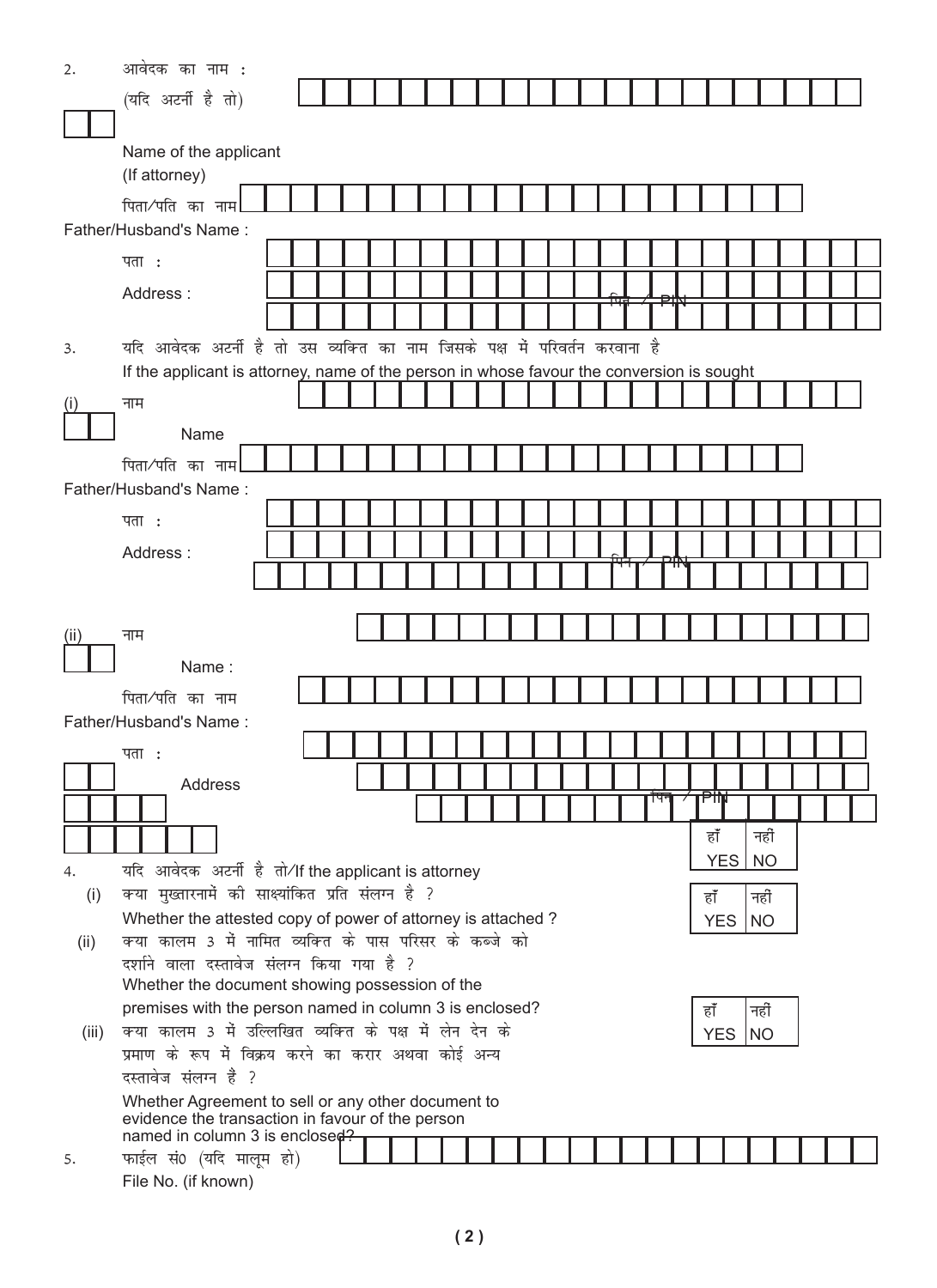- 6.(क) दि. वि. प्रा. द्वारा आबंटित फ्लैट
	- (a) **Details of Flat allotted by DDA**

|                | कालोनी का नाम/Name of Colony<br>फ्लैट सं./Flat No.<br>वर्ग∕Category<br>तल/Floor<br>सैक्टर/Sector<br>पाकेट/Pocket<br>ब्लॉक⁄Block            |
|----------------|--------------------------------------------------------------------------------------------------------------------------------------------|
| (ख)            | सहकारी भवन निर्माण समिति द्वारा आबंटित प्लॉट                                                                                               |
| (b)            | Plots allotted by Co-operative House Building Society                                                                                      |
|                | समिति का नाम/Name of Society                                                                                                               |
|                | कालोनी का नाम⁄Name of Colony                                                                                                               |
|                | वर्ग मी./Sq.<br>फ्लॉट सं./Flot No.<br>प्लॉट का क्षेत्रफल/Plot Area                                                                         |
| Metre.         |                                                                                                                                            |
|                | भूतल एवं अन्य तल, यदि कोई हो का आवृत क्षेत्रफल<br>वर्ग मी./Sq. Metre.                                                                      |
|                | Covered area on ground and other Floors, if any                                                                                            |
|                | सैक्टर/Sector<br>पाकेट/Pocket<br>ब्लॉक⁄Block                                                                                               |
| $(\Pi)$<br>(b) | सहकारी समूह आवास समिति द्वारा निर्मित फ्लैट<br>Flats constructed by Co-operative Group Housing Societies<br>सोसायटी का नाम/Name of Society |
|                | कालोनी का नाम/Name of Colony                                                                                                               |
|                | सैक्टर/Sector<br>ब्लॉक⁄Block<br>पाकेट/Pocket                                                                                               |
|                | फ्लैट का कुर्सी क्षेत्रफल/Plinth area of flat<br>वर्ग मी./Sq. Metre.                                                                       |
|                | फ्लैट का आवृत क्षेत्रफल (अनुमानित)<br>वर्ग मी./Sq. Metre.                                                                                  |
|                | Covered area of flat (approximate)                                                                                                         |
| 7.             | वास्तविक कब्जे की तिथि (यदि उपलब्ध हो)<br>Date of Physical Possession (If available)                                                       |
| 8.             | हाँ<br>नहीं<br><b>YES</b><br><b>NO</b><br>क्या पट्टा/उप-पट्टा विलेख/हस्तान्तरण विलेख निष्पादित<br>और पंजीकृत है                            |

**( 3 )**

Whether the lease/sub-lease deed/conveyance deed is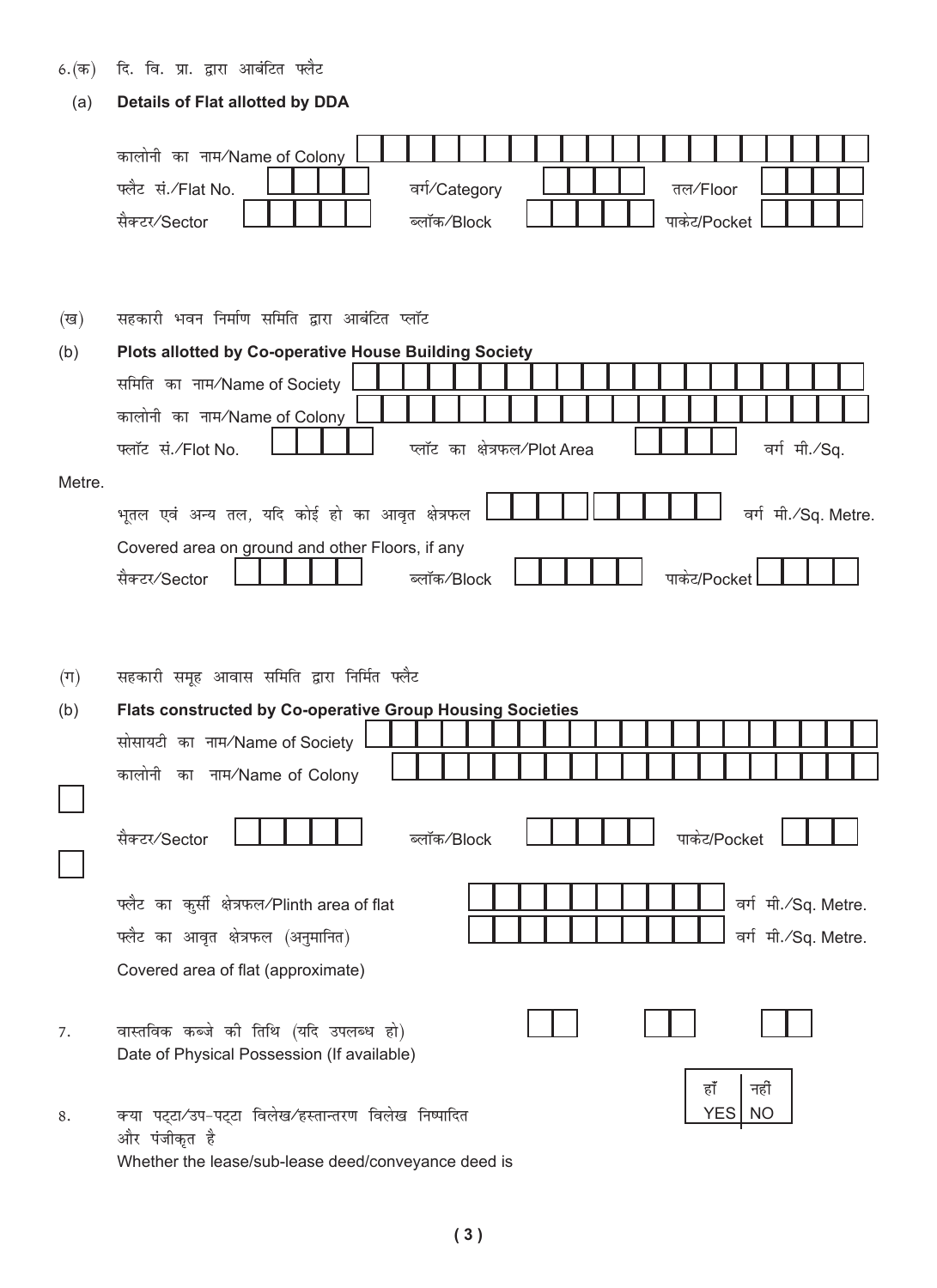| 9.                  | प्लाट के संबंध में पट्टा विलेख/उप-पट्टे के पंजीकरण का विवरण, यदि कोई हो :<br>Details if Registeration of lease deed/conveyance deed, if any in respect of plots                                                       |
|---------------------|-----------------------------------------------------------------------------------------------------------------------------------------------------------------------------------------------------------------------|
|                     | बुक संख्या/Book No.<br>पंजीकरण सं.⁄Reg. No.                                                                                                                                                                           |
|                     | से⁄To<br>पृष्ठ/Page From<br>खंड सं./Vol. No.                                                                                                                                                                          |
|                     |                                                                                                                                                                                                                       |
| 10.                 | दिनांक⁄Date<br>क्या सम्पत्ति का प्रयोग पट्टा विलेख/उप-पट्टा विलेख/आवंटन-पत्र के                                                                                                                                       |
|                     | हाँ<br>नहीं<br>अनुसार आवासीय है :                                                                                                                                                                                     |
|                     | <b>YES</b><br><b>NO</b><br>Whether use of the property as per lease deed/sub-lease<br>deed/allotment letter is residential                                                                                            |
| 11. $i)$            | गैर - आवासीय उद्देश्यों के लिए प्रयोग किए जा रहे भाग का                                                                                                                                                               |
|                     | वर्ग मीटर<br>क्षेत्रफल                                                                                                                                                                                                |
|                     | Sq. Metre<br>Area of the portion being used for the purpose<br>other than residential                                                                                                                                 |
| ii)                 | $\frac{0}{0}$<br>सम्पत्ति के कुल आवृत क्षेत्रफल का उपर्युक्त i) का प्रतिशत                                                                                                                                            |
| iii)                | Percentage of i) above to the total covered area of the property<br>आवासीय उपयोग से भिन्न अन्य उपयोग का प्रकार                                                                                                        |
|                     | Type of other than residential use                                                                                                                                                                                    |
|                     | (क) (A)व्यायासायिक उपयोग/Professional use<br>(डाक्टर-01, वास्तुविद-02, इंजीनियर-03, वकील-04,                                                                                                                          |
|                     | ई. लेखाकार-05, एडवोकेट-06, परामर्शदाता-07, पत्रकार-08,                                                                                                                                                                |
|                     | आर्टिस्ट-09, डिजाइनर-10)<br>(Doctor-01, Architect-02, Engineer-03, Lawyer-04,<br>Chartered Accountant-05, Advocate-06, Consultant-07,<br>Journalist-08, Artist-09, Designer-10)                                       |
| (ख)                 | घरेलू उद्योगों का प्रकार                                                                                                                                                                                              |
| (B)                 | Nature of household Industries<br>(कृपया अनुबंध 'च' में उल्लिखित घरेलू उद्योगों की क्रम संख्या लिखें)<br>(Please put in the serial number of the houshold industries mentioned in Annexure "E")                       |
|                     | (iv) (क) व्यवासिक उपयोग के मामले में :-                                                                                                                                                                               |
| (A)                 | In case of professional use :-                                                                                                                                                                                        |
|                     | नहीं<br>हाँ<br>संबंधित व्यक्ति मे पास सम्पत्ति का कब्जा है ?                                                                                                                                                          |
| (ख)                 | Whether the person is in occupation of the property?<br><b>YES</b><br><b>NO</b><br>घरेलू उद्योगों के मामले में :-                                                                                                     |
| (B)                 | In case of household industries :-                                                                                                                                                                                    |
| क)                  | हाँ<br>नहीं<br>घरेलू उद्योग सम्पत्ति के कब्जेदार द्वारा चलाया जा रहा है ?                                                                                                                                             |
| a)                  | <b>YES</b><br>N <sub>O</sub><br>Whether the household industry is run by the occupants of the property?                                                                                                               |
| ख)                  | हाँ<br>नहीं<br>क्या घरेलू उद्योग कार्यकलाप केवल भूतल पर ही किया जाता है ?                                                                                                                                             |
| b)                  | <b>YES INO</b><br>Whether the household industrial activity is done on the ground floor only?                                                                                                                         |
| ग)<br>$\mathsf{c})$ | घरेलू उद्योग कार्यकलाप में कार्यरत कर्मचारियों की संख्या ?<br>Number of workers engaged in the household industrial activity?                                                                                         |
| घ)                  | क्या घरेलू उद्योग कार्यकलाप के लिए प्रयोग की जाने वाली पावर का स्वीकृत<br>नहीं                                                                                                                                        |
| d)                  | हाँ<br>भार 1 कि. वाट से अधिक है ?<br>YES<br><b>NO</b><br>Whether the sanctioned load for power to be utilised for household                                                                                           |
|                     | industrial activity exceeds 1 KV. ?                                                                                                                                                                                   |
|                     | कृपया घरेलू उद्योग कार्यकलाप के लिए म्युनिसिपल लाइसेंस तथा पावर कनैक्शन पत्र की प्रतिलिपि संलग्न करें)<br>(Please enclose a copy of Municipal Licence and Power Connection letter for the household industrial activ- |

ity)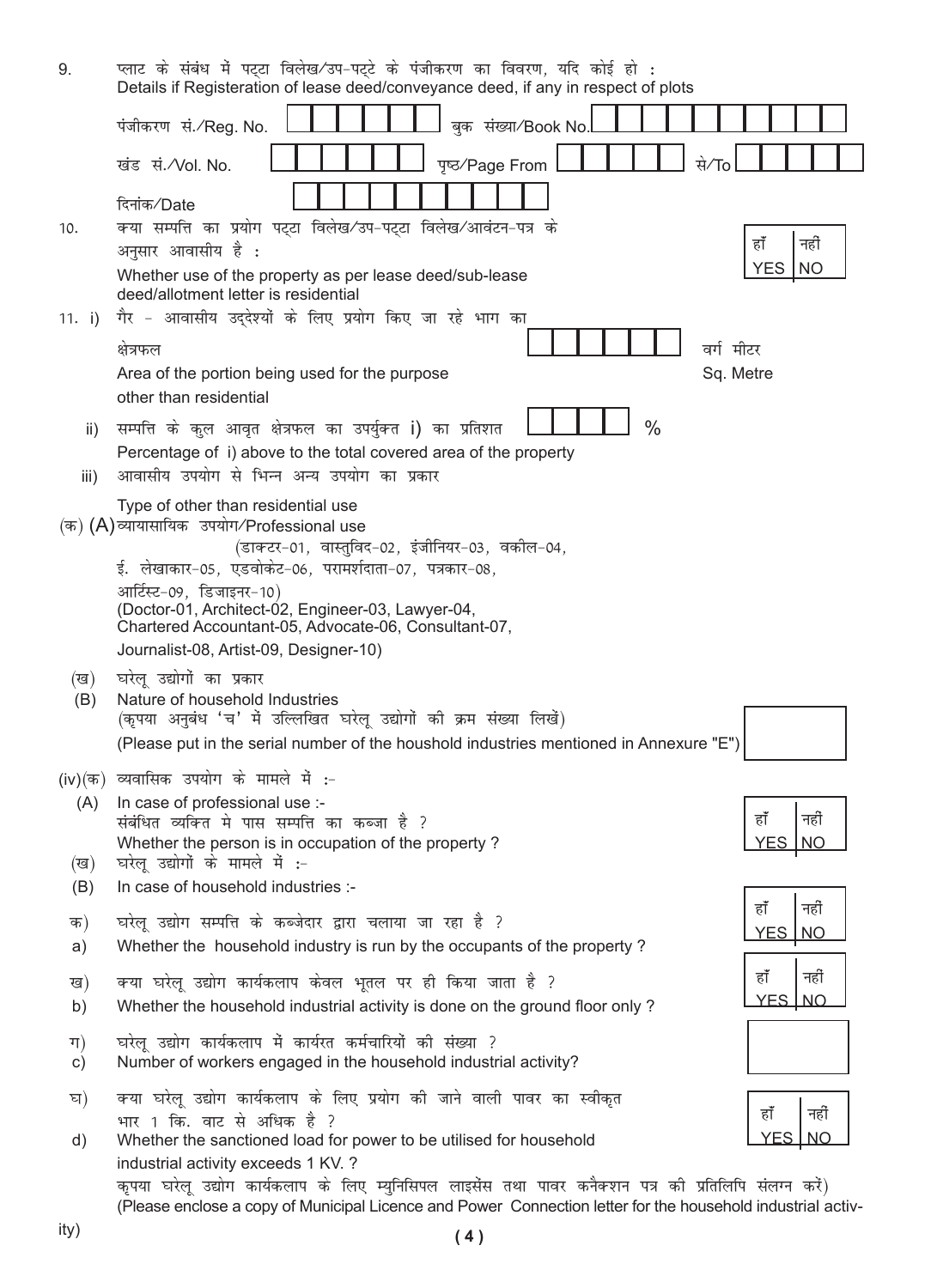- 12. पट्टेदार⁄उप-पट्टेदार⁄आबंटिती द्वारा निर्मित भवनों क्या समापन प्रमाण-पत्र⁄\*डी' फार्म संलग्न किया गया है ? For the building constructed by the lessee/sub-lessee/ allottee, copy of completion certificate/"D" form is enclosed ?
- 13 i) क्या सम्पत्ति बंधक रखी है ? Whether property stands Mortgaged ?
	- ii) यदि हॉ, तो क्या बंधकदार (रो) से लिया गया अनापत्ति प्रमाण पत्र, संलग्न किया गया है ? If 'Yes' whether no objection certificate from the mortgagee(s) enclosed ?
- 14. i) क्या पट्टे∕उप-पट्टे∕ आबंटन को रद्द किया गया∕

सम्पत्ति का पुनराधिकार प्राप्त किया गया ? Whether the lease/sub-lease/allotment was cancelled/property re-entered?

- ii) यदि हाँ, तो क्या बहाल किया गया ? If Yes, whether restored ?
- 15. क्या सम्पत्ति के हक के संबंध में न्यायालय में कोई विवाद अनिर्णित पडा है ? Whether there is any dispute pending in a court of law regarding the title of the property ?
- 16. क्या प्रतिस्थापन⁄नामान्तरण के लिए कोई आवेदन विचारधीन है ? Whether any application for substitution/Mutation is pending ?
- 17. क्या परिसर में अनधिकृत निर्माण किया गया है ? Whether there is unauthorised construction in the premises ?
- 18. i) आबंटन-पत्र∕ मांग पत्र के अनुसार व्यक्तितगत∕प्लाट∕फ्लैट⁄मकान के okf"kZd Hkw&HkkVd dh jkf'k #i;s Amount of yearly Ground Rent of individual Plot/Flat as per allotment/demand letter
- ii) क्या देरी से किये गए भगतान के ब्याज, यदि कोई हो, सहित अद्यतन भू-भाटक अदा कर दिया गया है ?<br>Whether upto date ground rent alongwith interest for belated payment, if any, has been paid ?

देय परिर्वतन प्रभारों का स्वत: निर्धारण

**Self Assessment of Conversion charge Payable**

आवेदक से अनुरोध है कि वह निम्नलिखित कालम भरने से पहले आवेदन-पत्र के परिशिष्ट में ख निर्धारण आधार पर परिवर्तन आदि प्रभारों का हिसाब लगा लें ।

Applicant is requested to calculate conversion charges on self-assessment basis in the Appendix to the application form before filling in the columns given below :-

19. परिवर्तन प्रभार

| (शब्द              | रु. |     |
|--------------------|-----|-----|
| Conversion charges |     | Rs. |
| (In words          |     |     |
| only)              |     |     |
| 5                  |     |     |

| हा | नहीं |
|----|------|
|    |      |
|    |      |
|    |      |

| ы |
|---|
|   |

| ನ | r<br>हा |
|---|---------|
|   |         |

| ನ | हा |
|---|----|
|   |    |

| हा | г,<br>नही |
|----|-----------|
|    |           |









| 81 | ┍<br>हो |
|----|---------|
|    |         |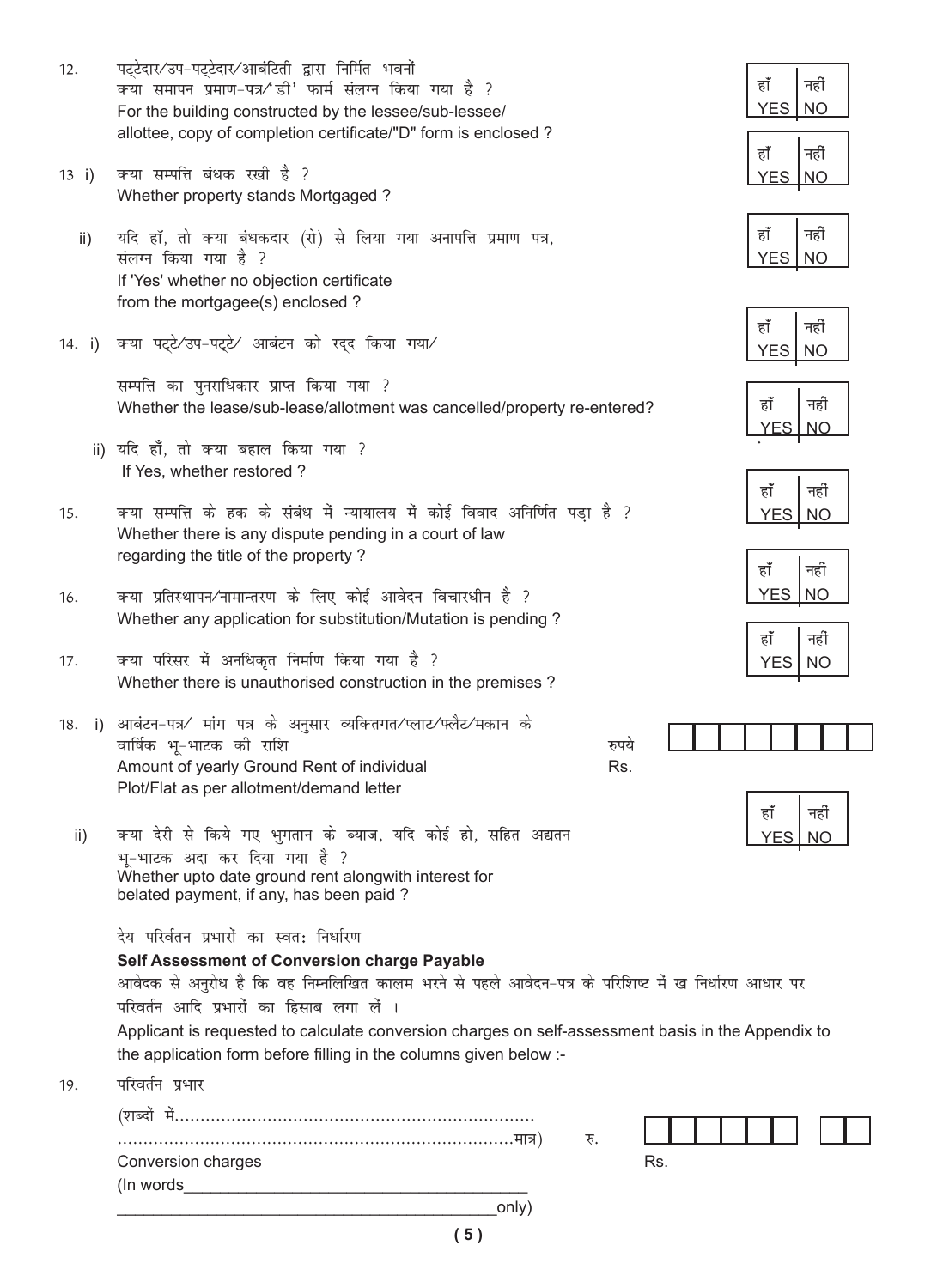| 20.                               | आवासीय प्रयोग से भिन्न अन्य प्रयोग के लिए दुरुपयोग<br>प्रभार<br>[कृपया पैरा 5(ii)देखें]                                                                                                                                      |     |     |                          |  |
|-----------------------------------|------------------------------------------------------------------------------------------------------------------------------------------------------------------------------------------------------------------------------|-----|-----|--------------------------|--|
|                                   |                                                                                                                                                                                                                              |     |     |                          |  |
|                                   |                                                                                                                                                                                                                              | रु. |     |                          |  |
|                                   | Other misuse charges for use other than residential uses<br>[See para 5(ii) of the brochure]                                                                                                                                 | Rs. |     |                          |  |
|                                   |                                                                                                                                                                                                                              |     |     |                          |  |
|                                   |                                                                                                                                                                                                                              |     |     |                          |  |
| 21.                               | यदि आवेदक अटर्नी है तो अधिभार, जहाँ निर्धारित हों                                                                                                                                                                            |     |     |                          |  |
|                                   |                                                                                                                                                                                                                              | रु. |     |                          |  |
|                                   | Surcharges wherever prescribed if the applicant is attorney<br>(In words                                                                                                                                                     | Rs. |     |                          |  |
|                                   | only)                                                                                                                                                                                                                        |     |     |                          |  |
|                                   |                                                                                                                                                                                                                              |     |     |                          |  |
| 22.                               | 19, 20, और 21 की राशि का जोड़                                                                                                                                                                                                |     | रु. |                          |  |
|                                   | Sum total of 19, 20 and 21                                                                                                                                                                                                   |     | Rs. |                          |  |
| 23. (i)                           | क्या आवेदक क्रम सं. 22 में दर्शाई गई राशि का भुगतान एक मुश्त करना                                                                                                                                                            |     |     |                          |  |
|                                   | चाहता है अथवा किश्तों में ?                                                                                                                                                                                                  |     |     | ∶ एक मुश्त ∕ किश्तों में |  |
|                                   | Whetner the applicant wants to pay the<br>amount reflected in SI No. 22 in lump sum or in instalments ?                                                                                                                      |     |     | : Lump-sum/Instalments   |  |
| (ii)                              | यदि किश्तों में, तो समान वार्षिक किश्तों की संख्या बताएं ।<br><b>If in instaiments, indicate np. of equated yearly instaiments</b><br>दो<br>चार<br>पाच                                                                       |     |     |                          |  |
|                                   | B<br>Two<br>C<br><b>Three</b><br>Four<br>Е<br>D<br>Five                                                                                                                                                                      |     |     |                          |  |
| $\mathord{\text{\rm c}}$<br>(iii) | समान किश्तों की राशि                                                                                                                                                                                                         | रु. |     |                          |  |
|                                   | Amount of equated instalment                                                                                                                                                                                                 | Rs. |     |                          |  |
|                                   | मै⁄हम प्रमाणित करता हूँ⁄करते है कि उपर्युक्त दी गई सूचना सत्य और सही है । मै समझता हूँ कि यदि कोई तथ्य<br>छिपाया गया है अथवा गलत तरीके से प्रस्तुत किया गया है तो यह आवेदन अवैध हो जाएगा और परिवर्तन अकृत<br>और शुन्य होगा । |     |     |                          |  |
|                                   | I/We certify that the information given above is true and correct.<br>I/We understand that if any fact has been suppressed or misrepresented, it shall render this application<br>invalid, and conversion null and void.     |     |     |                          |  |
|                                   |                                                                                                                                                                                                                              |     |     |                          |  |
|                                   |                                                                                                                                                                                                                              |     |     |                          |  |

fnukad@Date\_\_\_\_\_\_\_\_\_\_\_\_\_\_\_\_\_\_\_\_\_ vVuhZ ds gLrk{kj

LFkku@Place\_\_\_\_\_\_\_\_\_\_\_\_\_\_\_\_\_\_\_\_ iV~Vsnkj@mi&iV~Vsnkj@vkcafVrh@ Signature of Lessee/ Sub-Lessee/Allottee/At-

torney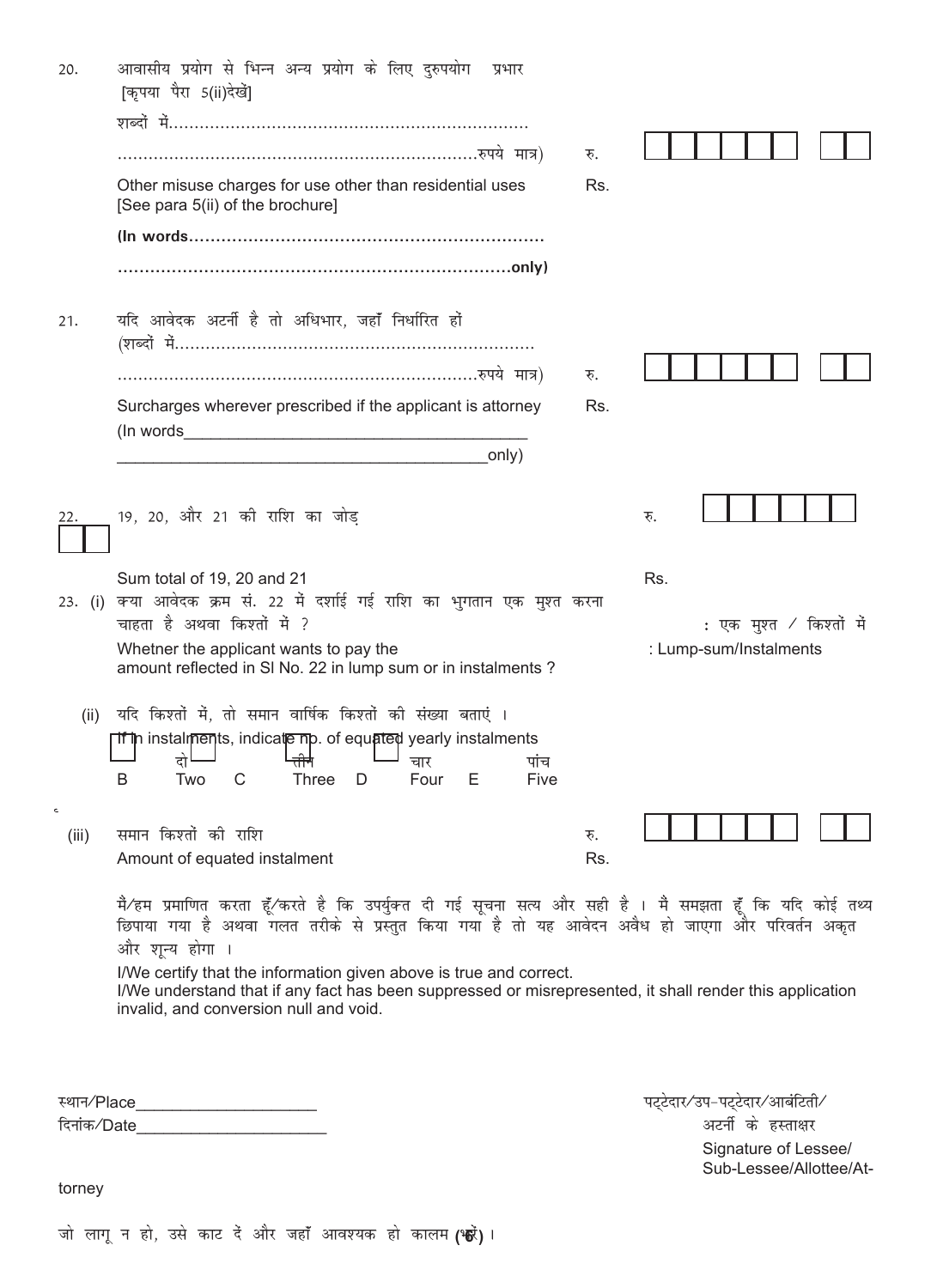$1<sup>1</sup>$ 

## 1 Hftkdkfooj.k  $2.$

(स्कोर आफ पैरा लागू नहीं है)

### **IylVladsfy,** क.

|     | $\mathsf{ii}$ )           | प्लॉट का स्थ.                            |
|-----|---------------------------|------------------------------------------|
| नि… |                           |                                          |
|     | $\overline{\mathsf{iii}}$ |                                          |
|     |                           |                                          |
|     |                           | ख. डी.डी.ए. के फ्लैटों के लिए            |
|     | $\mathsf{ii}$             | स्थ.                                     |
| ान. | $\overline{\mathsf{iii}}$ |                                          |
| ग.  |                           | सहकारी समूह आवास योजना के फ्लैटों के लिए |
| ान. | $\mathsf{ii}$             | स्थ.                                     |
|     | iii)                      |                                          |
| 3.  |                           | ifjor <b>h</b> ili %                     |
|     |                           |                                          |
|     | $\mathbf{ii}$             |                                          |

VU nti; k ilitavlin dlazgitask 5 (ii) nslet/ground and either and disched it 3\* 4. परिवर्तन शुल्क की दर से ।

#### $\mathbf{v}$ fili % 5.

यदि फ्री होल्ड अधिकार मूल पट्टेदार(रों) / उप-पट्टेदार(रों) / आबंटिती(यों) के अतिरिक्त अन्य व्यक्ति के पक्ष में चाहते हैं तो उपर्युक्त कॉलम 3 (ii) में उल्लिखित परिर्वतन प्रभारों के 33 1/3% की दर से अधिभार की राशि (आवेदन फार्म के कालम 21 में उल्लेचा किया जाए)

## dy ifjorn in % 6.

अन्य दुरुपयोग प्रभार एवं अधिभार 

(टिप्पणी-आवेदन फार्म के कॉलम 22 में उल्लेख किया जाए)

## **/BXKY\*'YAZAZAF'^Z\_'X\_cZNZX`Yi 'ZG BAKEf i 'ZV\_'h\_'\[\_`[G**  $7.$ fdIrladhl &; kcrkjr**k**di; k

(आवेदन फार्म के कॉलम 23 (ii) में भी उल्लेख किया जाए)